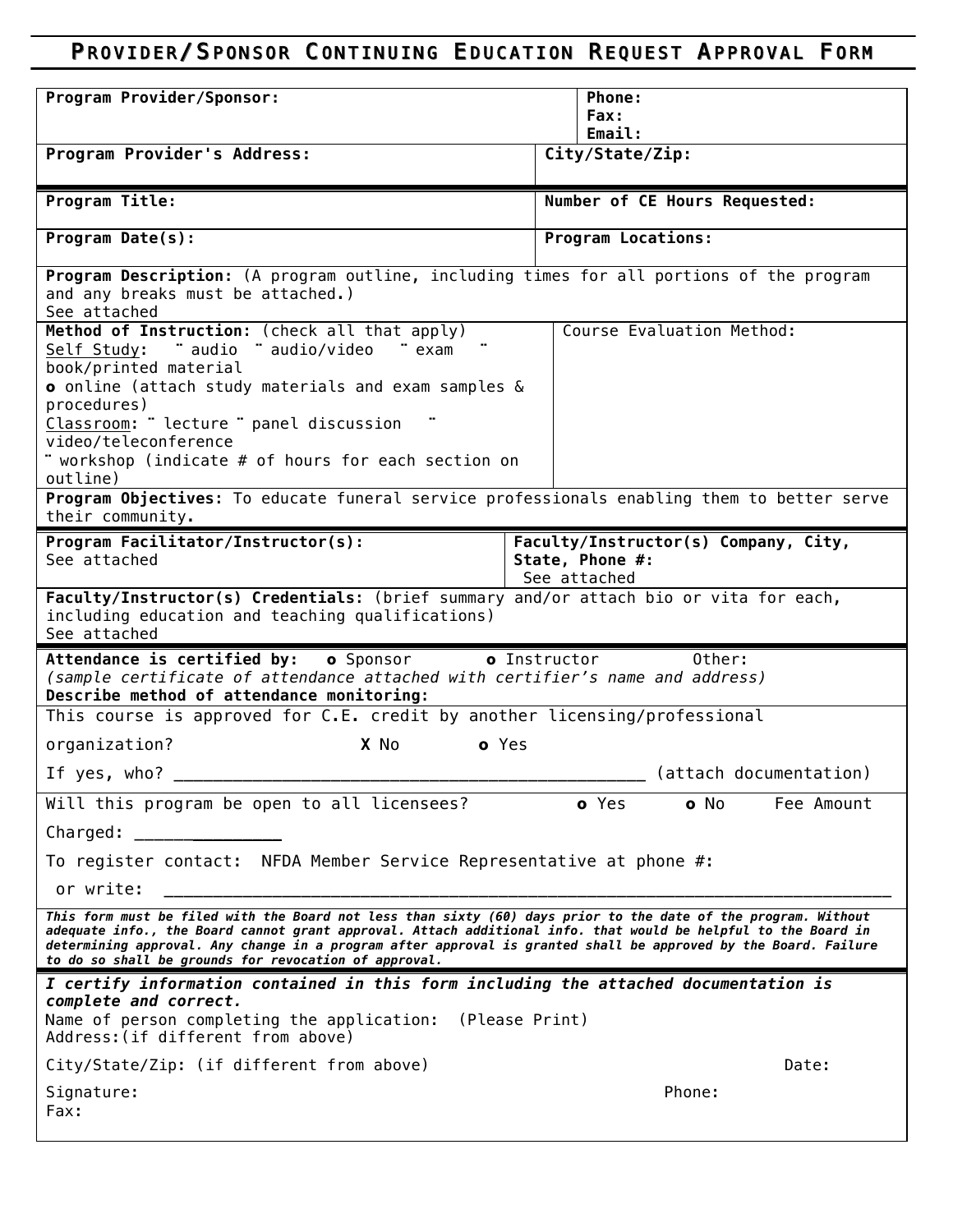| For Board Use Only               | State Board:                 |                               |
|----------------------------------|------------------------------|-------------------------------|
| Activity/Program #:              |                              |                               |
| Provider #:                      |                              | Checklist:                    |
| On Agenda for:                   |                              |                               |
|                                  |                              | Complete Application          |
| Approved for:                    |                              |                               |
| hours in category:               |                              | Instructor/s Credentials/Vita |
| Disapproved - Reason:            | Agenda/Outline               |                               |
|                                  | Measurement Criteria         |                               |
|                                  | Sample Certificate (if       |                               |
|                                  | applicable)                  |                               |
|                                  | Fee enclosed (if applicable) |                               |
| Signed:                          | Date:                        | Roster Received after Program |
| authorized board staff/reviewer) |                              | Other:                        |

 **See next page for additional CE application info required by specific state boards with each application.**

## **Additional Continuing Education Application Information Required by State Boards**

**Arizona:** Indicate the number of hours and what part of program for EACH of the following categories : A. Mortuary Science -B. Legal Compliance/Ethics -\_\_\_ \_C. Professional/Individual Development - **Arkansas:** 30 day notice **Connecticut, Delaware, Maryland, New Mexico, Oklahoma, South Carolina:** Activities approved by the Academy of Professional Funeral Service Practice will be granted credit by these states. Provide necessary documentation along with copy of approval letter from the Academy **Florida:** Apply for CE on Florida's website. \$200 Annual Application Fee due June of each year **Georgia:** \$250.00 Annual Application Fee due March of each year **Kansas:** If approved, do you want this program to appear on our C.E. List? **X** Yes o No **Maine:** Use Maine's CE request form. **Minnesota:** Programs being held in different locations, but having identical curriculum and faculty, are considered one program. Programs that differ in either substance or faculty must apply as separate programs. **North Carolina:** Use North Carolina's CE request form. **Ohio: Type or print one activity per application.** Do not list 2 different activities/2 different months on the same application. **60 day notice required Check one:** Application is submitted for **o** Prior Approval (prior to activity) o Individual Request o Post Approval (submitted by individual licensee within (30) days after completion of an out-of-state activity) **Pennsylvania:** 60 day notice required, \$100 fee per course, \$100 Annual application fee. No business. No Distance Learning. No Home Study. No need to reapply for repeat courses. **Tennessee:** 60 day notice required, Requires 1 copy of this form form per course. **Texas:** Indicate *what portion and the amount of hours* in your program pertains to ethics: Use Texas CE request form. Texas Law Updates or Texas Vital Statistics? none \$50.00 fee per course/\$250.00 annual fee **Vermont:** Continuing education topics shall be directly related to maintaining competence in essential issues of public protection and welfare. Use Vermont CE form and required outline form. Send 1 original and 4 copies of CE request. Continuing education shall be for whole hours only, with a minimum of fifty minutes constituting